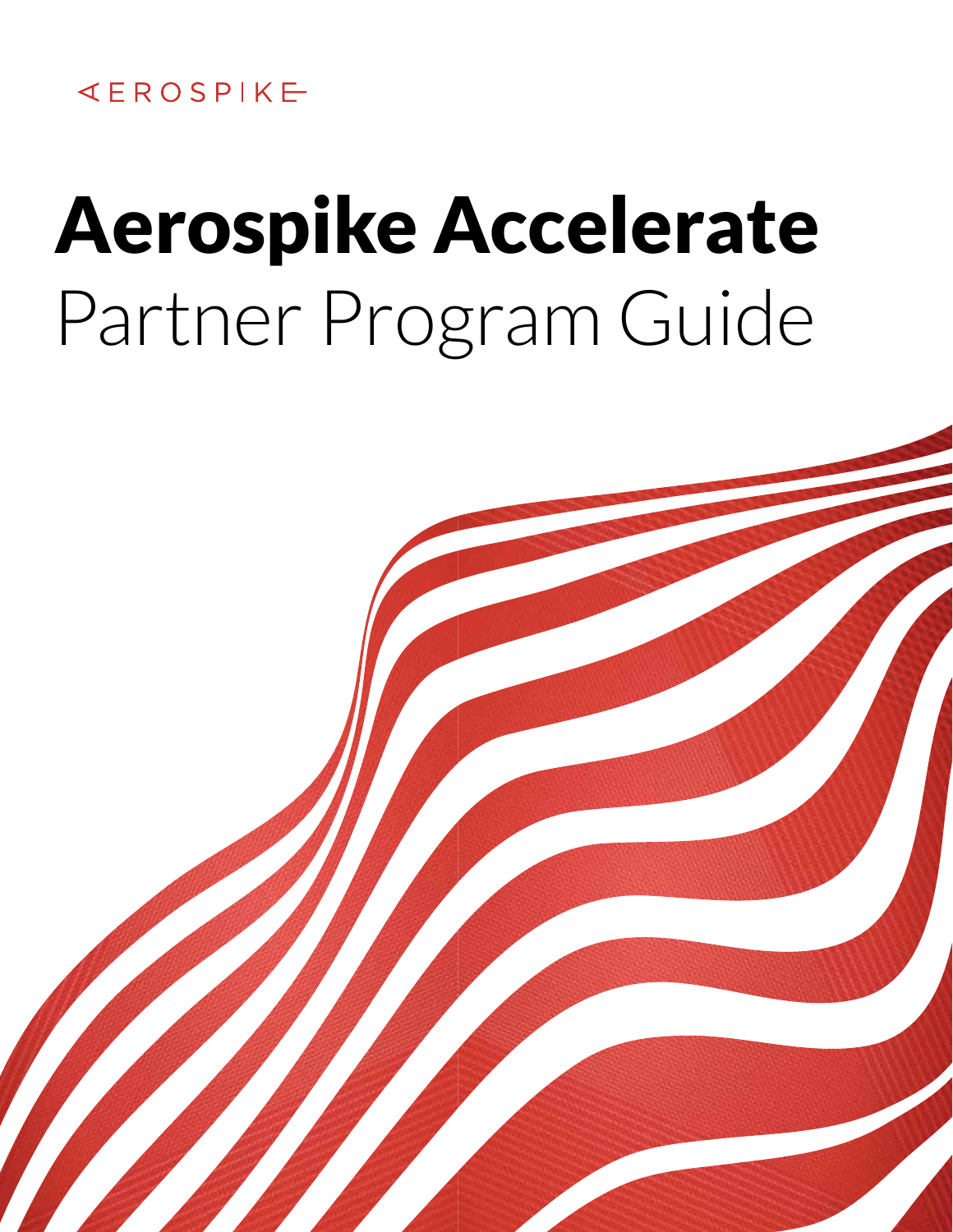# Powerful Partners, Accelerating Success

Now more than ever, our customers must meet the digital imperative, which requires real-time data, at the Edge to the core and in the cloud. The Aerospike database and Aerospike Connect integrations accelerate the ability to meet that imperative by modernizing applications, enabling digital transformation, and offering unparalleled speed and scale. Aerospike technology runs anywhere - on premise, public or private cloud - or in a hybrid environment.

Aerospike's partners are recognized worldwide as experts in their fields. These companies have discovered the competitive edge that partnering with Aerospike provides, with access to next generation technology, at enterprise scale, that can be deployed quickly.



#### [Learn More About Aerospike >](https://www.aerospike.com/company/)

## Program Overview

Discover the power of partnering with Aerospike to better compete and to serve customers - whether to sell, implement, embed, service, or support.

Joining the Aerospike Accelerate partner program means gaining access to the technical, marketing and sales resources you need to build a successful and profitable business.

# Partner Categories

Application Partners provide Aerospike customers with software applications that embed or integrate with the Aerospike Database. Aerospike provides resilient, operationally superior performance at any scale.

**Platform Partners** provide Aerospike customers with the storage, hardware, networking or other infrastructure technology on which the Aerospike Database is deployed, enabling a total solution - whether cloud - public or private, or bare metal.

**Service Partners** provide Aerospike customers with solutions, deployment, implementation, development and operational services. Aerospike enables modern and scalable solutions to help customers drive their digital transformations.

**Ecosystem Partners** provide Aerospike customers with connected, integrated, and certified products, for modern edge-to-core data pipelines.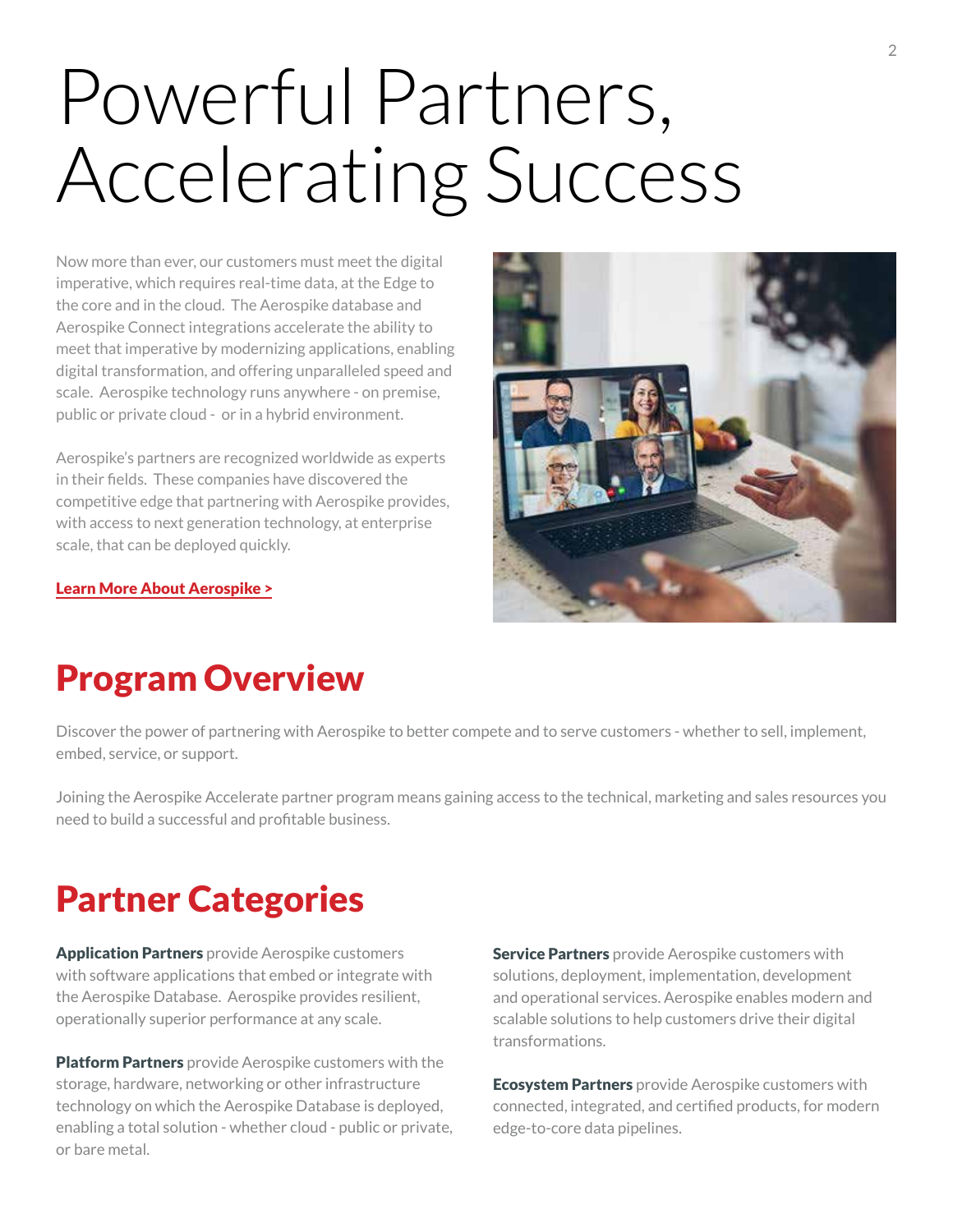# Benefits & Requirements

## Application Partner

| <b>Sales &amp; Marketing Benefits</b>     | <b>Technical Benefits</b>                                     | <b>Requirements</b>                            |
|-------------------------------------------|---------------------------------------------------------------|------------------------------------------------|
| Ignite Marketing Workshop                 | Aerospike TAM Assigned                                        | Annual Program Fee                             |
| Altitudes Partner Webinar Series          | Aerospike EE Dev. Software License (Partner Use Only)         | Executed Aerospike Accelerate Agreement        |
| Aerosphere Partner Newsletter             | Developer Product Support                                     | <b>Onboarding Session</b>                      |
| Product Launch Support                    | Partner Enterprise Starter Package (Aerospike Consulting)     | <b>Embed Aerospike Products</b>                |
| Joint Press Release                       | Online Technical Training: Aerospike Academy                  | <b>Application Development</b>                 |
| Aerospike Logo Uses                       | <b>Online Support Training</b>                                | Trained/Certified Technical Staff: Developer   |
| Joint Product Brief                       | On-Site Technical Training for Partner (Discounted)           | Trained/Certified Technical Staff: Operations  |
| Partner Directory Listing                 | Self-Certification Program                                    | <b>Trained/Certified Support Staff</b>         |
| Joint Customer Webinars                   | Certification Collaboration and Support                       | <b>Quarterly Royalty Reports and Forecasts</b> |
| Joint Marketing Campaign Planning         | <b>Product Planning Participation</b>                         | <b>Quarterly Business Reviews</b>              |
| <b>Business Development Team Assigned</b> | Aerospike Client Services Consulting for Partner (Discounted) |                                                |
| <b>Quarterly Business Reviews</b>         |                                                               |                                                |

### Service Partner

#### Service partner benefits/requirements vary and are tailored to the type of service provided:

Referral: For business referrals that increase success for Aerospike and our customers.

**Consulting:** May involve implementation, training, service and support.

Systems Integrators: Integration of various technologies that provide our customers with their compute solutions.

Distributor: Provide Aerospike and complementary products and services needed by our partners and customers, expanding reach and capabilities in various geographies.

| <b>Category Benefits</b>            | <b>Referral</b> | <b>Consulting</b> | <b>Systems Integrator &amp; Distributor</b> |
|-------------------------------------|-----------------|-------------------|---------------------------------------------|
| <b>Sales Benefits</b>               |                 |                   |                                             |
| Sales Tools and Resources           | ✓               | ✓                 | $\checkmark$                                |
| Joint Account Planning              |                 |                   |                                             |
| Sales Referral Program (Fee-Based)  |                 |                   |                                             |
| Opportunity Registration            |                 |                   |                                             |
| Sales Reseller Program              |                 |                   |                                             |
| <b>Online Sales Training</b>        |                 |                   |                                             |
| On-Site Sales Training              |                 |                   |                                             |
| Strategic Business Development Plan |                 |                   |                                             |
| <b>Quarterly Business Review</b>    |                 |                   |                                             |
| <b>Marketing Benefits</b>           |                 |                   |                                             |
| Altitudes Partner Webinar Series    | $\checkmark$    | ✓                 | $\checkmark$                                |
| Aerosphere Partner Newsletter       |                 |                   |                                             |
| Ignite Marketing Workshop           |                 |                   |                                             |
| Marketing Collateral And Resources  |                 |                   |                                             |
| Joint Press Releases                |                 |                   |                                             |
| Aerospike Logo Uses                 |                 |                   |                                             |
| Joint Use Cases/Success Story       |                 |                   |                                             |
| Partner Directory Listing           |                 |                   |                                             |
| Joint Customer Webinars             |                 |                   |                                             |
| Joint Marketing Campaign Planning   |                 |                   |                                             |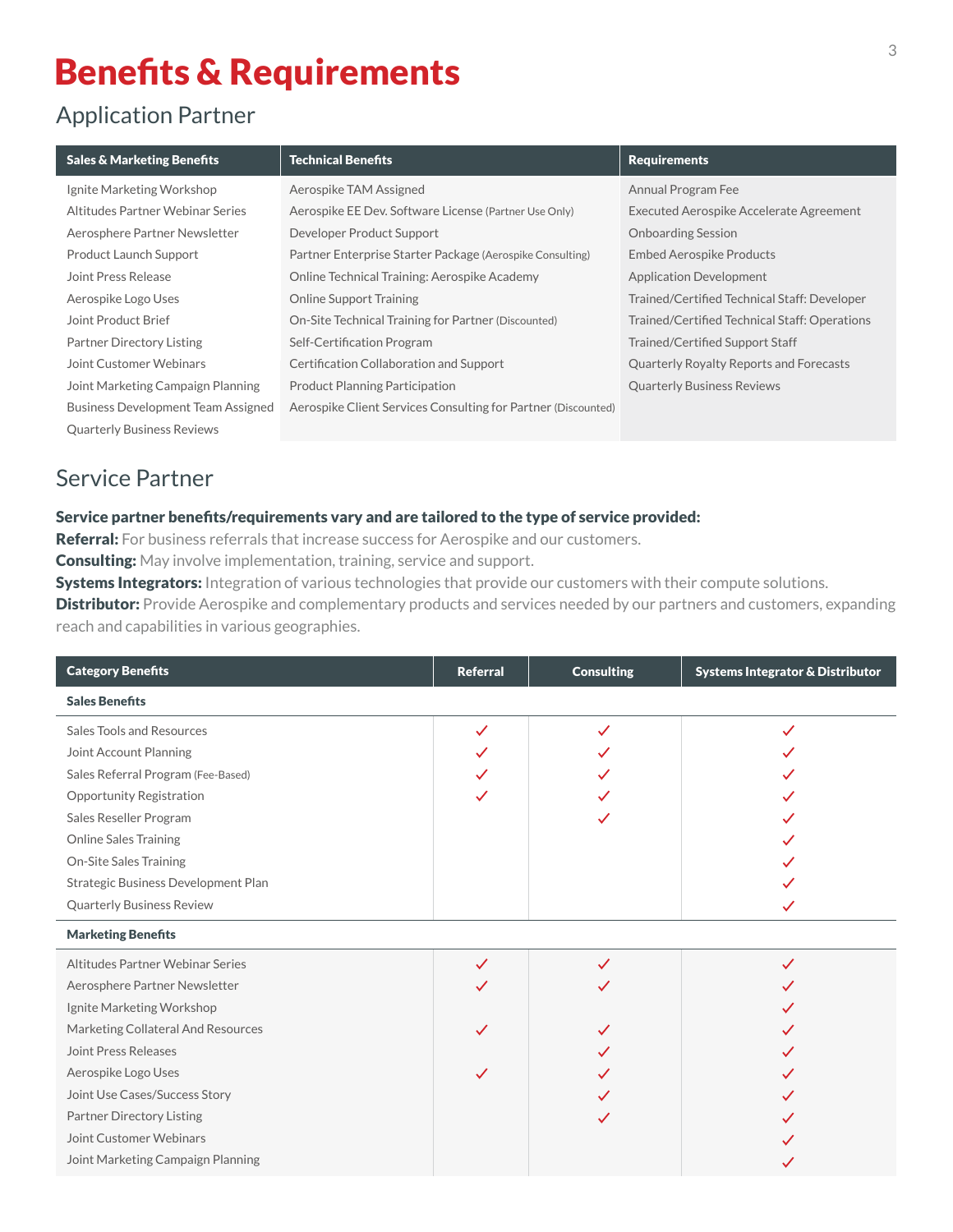#### Service Partner Continued

| <b>Category Benefits</b>                                           | <b>Referral</b> | <b>Consulting</b> | <b>Systems Integrator &amp; Distributor</b> |
|--------------------------------------------------------------------|-----------------|-------------------|---------------------------------------------|
| <b>Technical Benefits</b>                                          |                 |                   |                                             |
| Online Technical Training: Aerospike Academy                       |                 |                   |                                             |
| On-Site Technical Training for Partner (Discounted)                |                 |                   |                                             |
| Self-Certification Program                                         |                 | $\checkmark$      |                                             |
| Aerospike Client Services Sub-Contracting for Partner (Discounted) |                 | ✓                 |                                             |
| Aerospike EE Dev. Software License (Partner Use Only)              |                 | $\checkmark$      |                                             |
| Developer Product Support                                          |                 |                   |                                             |
| Certification Collaboration and Support                            |                 |                   |                                             |
| Aerospike Product Planning Participation                           |                 |                   |                                             |

| <b>Category Requirements</b>                          | <b>Referral</b> | <b>Consulting</b> | <b>Systems Integrator &amp; Distributor</b> |
|-------------------------------------------------------|-----------------|-------------------|---------------------------------------------|
| Annual Program Fee                                    |                 | $\checkmark$      |                                             |
| Executed Aerospike Accelerate Agreement               |                 |                   |                                             |
| <b>Onboarding Session</b>                             |                 |                   |                                             |
| Promote Aerospike Partnership As Agreed               |                 |                   |                                             |
| Promote Aerospike Products                            |                 |                   |                                             |
| Trained/Certified Technical Staff: Developer          |                 | ✓                 |                                             |
| Trained/Certified Technical Staff: Operations         |                 |                   |                                             |
| Trained/Certified Technical Staff: Solution Architect |                 | ✓                 |                                             |
| Trained Business Dev. & Technical Pre-Sales Staff     |                 |                   |                                             |
| Joint Business Plan                                   |                 |                   |                                             |
| <b>Quarterly Business Review</b>                      |                 |                   |                                             |

### Platform/Ecosystem Partner

Platform and Ecosystem partner benefits/requirements are tiered. After joining the program at the Silver level, Gold level partnerships may be offered - at the discretion of Aerospike - to recognize significant business volume, training levels, and depth of partnership.

#### Platform & Ecosystem Benefits

| <b>Category Benefits</b>            | <b>Silver</b> | Gold |  |
|-------------------------------------|---------------|------|--|
| <b>Sales Benefits</b>               |               |      |  |
| <b>Sales Tools And Resources</b>    |               |      |  |
| Joint Account Planning              |               |      |  |
| Sales Referral Program              |               |      |  |
| <b>Online Sales Training</b>        |               |      |  |
| On-Site Sales Training              |               |      |  |
| Strategic Business Development Plan |               |      |  |
| <b>Marketing Benefits</b>           |               |      |  |
| Altitudes Partner Webinar Series    |               |      |  |
| Aerosphere Partner Newsletter       |               |      |  |
| Ignite Marketing Workshop           |               |      |  |
| Marketing Collateral And Resources  |               |      |  |
| <b>Joint Press Releases</b>         |               |      |  |
| Aerospike Logo Uses                 |               |      |  |
| Joint Use Cases/Success Story       |               |      |  |